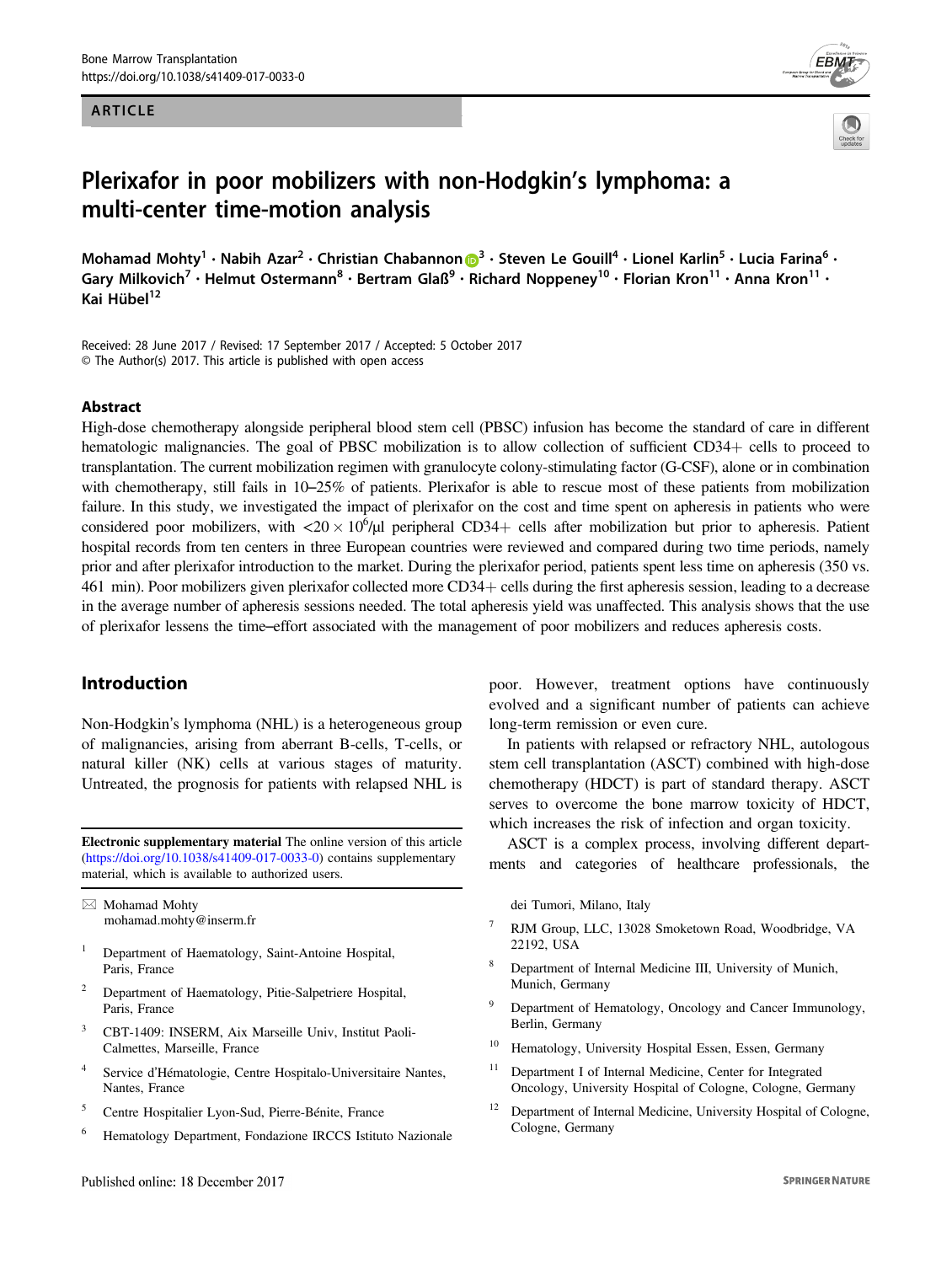coordination of which significantly varies from one center to another. Apheresis contributes substantially to the overall costs, which further increase in case of mobilization failure explaining the keen interest in determining mobilization procedures, which optimize costs and patient outcomes [\[1](#page-7-0)–[4\]](#page-7-0).

Nowadays, hematopoietic growth factors, such as granulocyte colony-stimulating factor (G-CSF) are used for PBSC mobilization with or without chemotherapy and the number of circulating PBSCs is monitored via CD34+ cell count. Apheresis is initiated when peak CD34+ levels are attained, typically at day 4–5 of mobilization with G-CSF only and at day 8–12 with G-CSF/chemotherapy mobilization when neutrophils recover, the latter being hampered by decreased predictability of the starting collection day. The generally accepted minimum CD34+ cell yield to proceed to transplantation is  $\geq 2 \times 10^6$  cells/kg [\[5](#page-7-0)]; however, higher yields of  $4-5 \times 10^6$  CD34+ cell/kg are aimed for at many centers, since they have been associated with faster neutrophil and platelet recovery, reduced hospitalization, blood transfusions, and antibiotic therapy [[6](#page-7-0)–[10\]](#page-7-0).

Today, 10–25% of patients fail to obtain sufficient CD34 + cell yields to proceed to ASCT with the standard G-CSF/ chemotherapy regimen [\[11](#page-7-0), [12](#page-8-0)].

Plerixafor, a CXCR4 antagonist, in combination with G-CSF has shown to significantly increase the number of peripheral CD34+ cells as compared to G-CSF alone when used upfront in multiple myeloma (MM), NHL, and Hodgkin's lymphoma patients undergoing ASCT [[13](#page-8-0), [14\]](#page-8-0). Plerixafor may also rescue patients from mobilization failure in case of poor mobilization in response to G-CSF only [\[15](#page-8-0)–[17](#page-8-0)]. Several cost-effectiveness studies have shown that plerixafor, when given to poor mobilizers, decreased mobilization failure rates at an acceptable increase in costs for patients with MM and NHL [\[13,18](#page-8-0)–[20\]](#page-8-0). A direct comparison between studies is hampered because of differences in the ASCT procedure and local guidelines, health care provision, and reimbursement. While these studies lend support to current recommendations to use plerixafor in poor mobilizers, they do not address the specific consequences of plerixafor on poor mobilizers in terms of costs and time-effort spent on apheresis.

The objective of the present study was to evaluate cost and time spent on apheresis in poor mobilizers, defined as patients with a CD34+ count  $\leq$  20 cells/ $\mu$ l after mobilization but before the first apheresis session. Patients from two time periods, i.e. before and after the market introduction of plerixafor, were compared.

# Methods and patients

This was a non-interventional study, consisting of a retrospective and prospective part, in which patients were evenly divided between two eras: (1) prior to approval of plerixafor by the European Medicines Agency (July 2009) and (2) after approval of plerixafor. The study was conducted at ten European centers where plerixafor was included as a treatment option for patients eligible for ASCT from July 1, 2010. The study protocol was approved by the central and local ethics committees according to national legislations. No informed consent was required for this retrospective study. This study was registered with ClinicalTrials.gov, number NCT02287012.

#### Inclusion criteria

Patients were eligible if 18 years or older with a diagnosis of NHL and candidates for ASCT, and if they failed to achieve a target CD34+ count > 20 cells/µl before or on the first day of apheresis. Patients with a history of previous ASCT and/or a diagnosis other than NHL were excluded to obtain a homogeneous patient population.

### Data collection and extraction

For the retrospective part, patient records were analyzed from June 1, 2007 to June 1, 2009 for the pre-plerixafor era and from July 1, 2010 to July 1, 2012 for the plerixafor era. At each center patients fulfilling the inclusion criteria were sequentially included, starting from June 1, 2007, until a number of 20 patients was reached or all records were exhausted.

Each plerixafor era patient was matched on a 1:1 basis to a pre-plerixafor era patient, based on CD34+ target levels. Enrollment continued until a single CD34+ target level match was found for each plerixafor era patient or the pool of preplerixafor patients was exhausted. If no CD34+ target level match was found, the plerixafor patient was excluded.

The following data were extracted: baseline characteristics, diagnosis (NHL subtype), number of mobilization visits and mobilization agents, adverse events, number and duration of apheresis sessions, total CD34+ cells collected and transplanted, transplantation outcome, and costs associated with mobilization, apheresis, and cryopreservation.

Costs were obtained through interviews with local hospital administration at three centers in France and Germany. Information about resource use and costs associated with each step in the procedure and with each patient was collected, including the following items: (1) Clinical Chemistry costs prior to apheresis for CD34 levels, (2) day hospital stay for apheresis  $(3-6 h)$ ,  $(3)$  fixed costs for apheresis including medical supplies, solutes, harvest Kit, and overhead, (4) manipulation, cell engineering, materials costs, personnel costs, and storage for one bag of collected stem cells, (5) thawing costs for one bag of stem cells infused, including medical supplies, equipment amortization, personnel costs (Supplementary information [SI] Table [1](#page-2-0)). The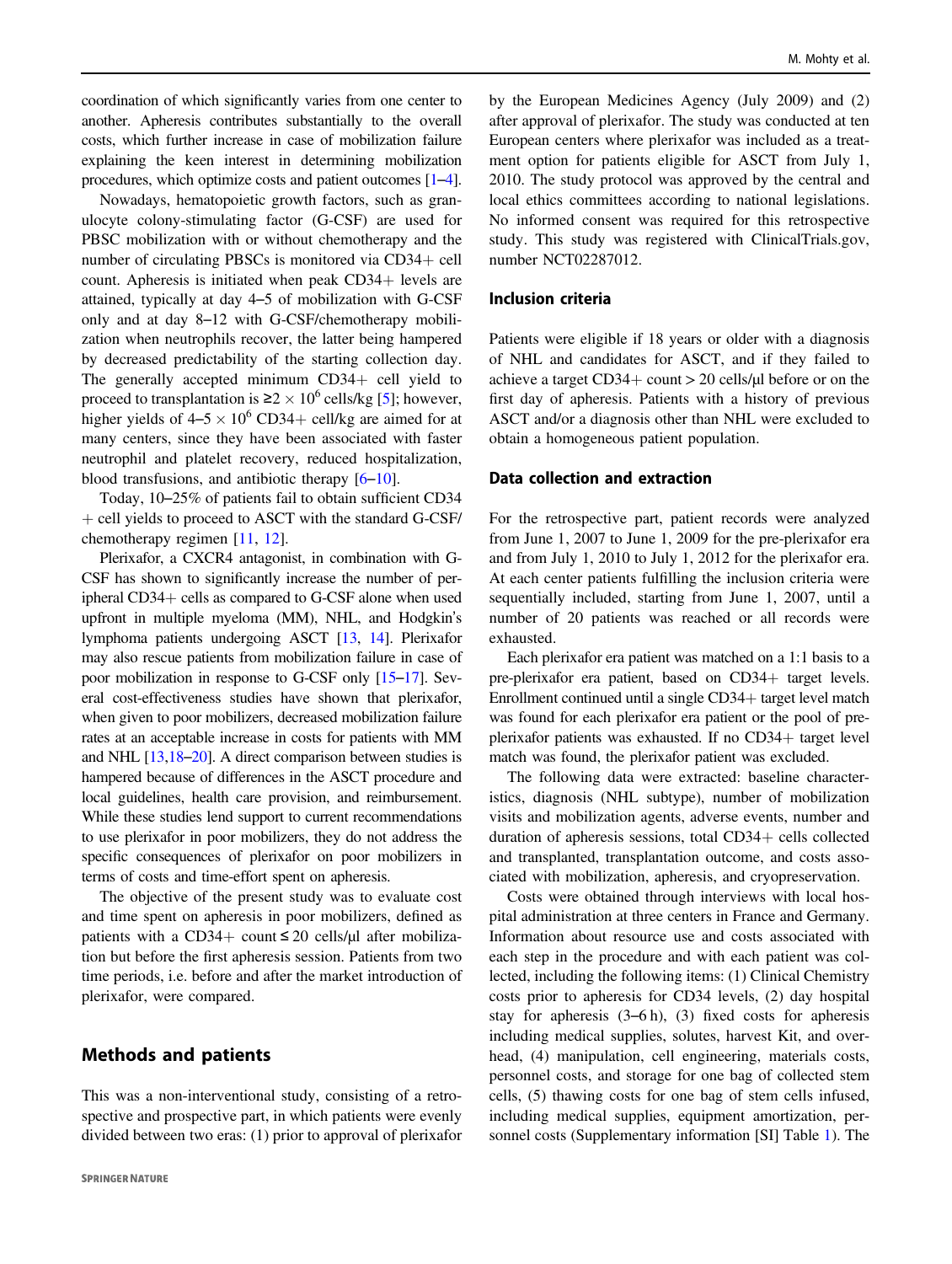#### <span id="page-2-0"></span>Table 1 Baseline characteristics

|                                            | Pre-plerixafor era Plerixafor era<br>$(n = 124)$ |               |             |                      | p          |  |
|--------------------------------------------|--------------------------------------------------|---------------|-------------|----------------------|------------|--|
|                                            |                                                  |               | $(n = 134)$ |                      |            |  |
| Age in years                               |                                                  |               |             |                      |            |  |
| Mean (SD)                                  | 54                                               | (12)          | 56          | (11)                 |            |  |
| Median $(Q1-Q3)$                           | 57                                               | $(46 - 63)$   | 58          | $(49-64)$            |            |  |
| Range (min-max)                            |                                                  | $(22 - 73)$   |             | $(20 - 78)$          | $0.19$ (a) |  |
| Height in cm                               |                                                  |               |             |                      |            |  |
| Mean (SD)                                  | 171                                              | (10)          | 171         | (10)                 |            |  |
| Median (Q1-Q3)                             | 172                                              | $(165 - 178)$ | 171         | $(164 - 178)$        |            |  |
| Range (min-max)                            |                                                  | $(150 - 204)$ |             | $(143-194)$ 0.96 (a) |            |  |
| Weight in kg                               |                                                  |               |             |                      |            |  |
| Mean (SD)                                  | 73                                               | (16)          | 73          | (15)                 |            |  |
| Median (Q1-Q3)                             | 72                                               | $(62 - 84)$   | 73          | $(62 - 82)$          |            |  |
| Range (min-max)                            |                                                  | $(43 - 140)$  |             | $(47 - 118)$         | 0.90(a)    |  |
| Months since diagnosis                     |                                                  |               |             |                      |            |  |
| Mean (SD)                                  | 31                                               | (47)          | 27          | (46)                 |            |  |
| Median (Q1-Q3)                             | 11                                               | $(5-35)$      | 11          | $(5 - 30)$           |            |  |
| Range (min-max)                            |                                                  | $(0-216)$     |             | $(2 - 270)$          | $0.93$ (b) |  |
| Gender                                     |                                                  |               |             |                      |            |  |
| Female- $n$ (%)                            | 49                                               | $(40\%)$      | 54          | $(40\%)$             |            |  |
| Male— $n$ $(\%)$                           | 75                                               | $(60\%)$      | 80          | $(60\%)$             | 0.90(c)    |  |
| Nation                                     |                                                  |               |             |                      |            |  |
| France— $n$ (%)                            | 59                                               | (48%)         | 63          | (47%)                |            |  |
| Germany- $n$ (%)                           | 39                                               | (31%)         | 51          | (38%)                |            |  |
| Italy— $n$ (%)                             | 26                                               | (21%)         | 20          | (15%)                | 0.34(c)    |  |
| NHL subtype                                |                                                  |               |             |                      |            |  |
| Follicular-n (%)                           | 27                                               | (22%)         | 32          | (24%)                |            |  |
| Diffuse— $n$ (%)                           | 49                                               | $(40\%)$      | 54          | $(40\%)$             |            |  |
| Mantle- $n$ (%)                            | 17                                               | (14%)         | 18          | (13%)                |            |  |
| Other— $n (\%)^a$                          | 31                                               | (25%)         | 30          | (22%)                | 0.96(c)    |  |
| Disease stage at diagnosis                 |                                                  |               |             |                      |            |  |
| I- $n$ $(\%)$<br>II- $n$ (%)               | 6                                                | (5%)          | 6           | (4%)                 |            |  |
| III— $n$ (%)                               | 10                                               | (8%)<br>(14%) | 19          | (14%)                |            |  |
| IV— $n$ $(\%)$                             | 17<br>85                                         | $(69\%)$      | 18<br>87    | (13%)<br>(65%)       |            |  |
| Unknown— $n$ (%)                           | 6                                                | (5%)          | 4           | (3%)                 | 0.58(c)    |  |
| Chemotherapy for mobilization <sup>b</sup> |                                                  |               |             |                      |            |  |
| Rituximab— $n$ (%) 6                       |                                                  | (5%)          | 7           | (5%)                 | 0.89(c)    |  |
| DHAP/R-DHAP                                | 40                                               | (32%)         | 29          | (22%)                | 0.05(c)    |  |
| $-n \ (\%)$                                |                                                  |               |             |                      |            |  |
| ESHAP— $n$ (%)                             | 7                                                | (6%)          | 2           | (1%)                 | $0.09$ (d) |  |
| R-CHOP— $n$ (%)                            | 16                                               | (13%)         | 15          | (11%)                | $0.67$ (c) |  |
| Methotrexate-<br>$n\ (\%)$                 | 3                                                | (2%)          | 9           | (7%)                 | 0.10(c)    |  |
| R-ACVBP-<br>$n\ (\%)$                      | 3                                                | $(2\%)$       | 3           | $(2\%)$              | 1.00(d)    |  |
| Other                                      | 60                                               | (48%)         | 86          | (64%)                | 0.01(c)    |  |
| Chemotherapy courses <sup>c</sup>          |                                                  |               |             |                      |            |  |

|                                | Pre-plerixafor era Plerixafor era<br>$(n=124)$ |          |           |          | p<         |
|--------------------------------|------------------------------------------------|----------|-----------|----------|------------|
|                                |                                                |          | $(n=134)$ |          |            |
| Mean $(SD)$                    | 1.1                                            | (0.6)    | 1.2       | (0.6)    |            |
| Median $(Q1-Q3)$ 1             |                                                | $(1-1)$  | 1         | $(1-1)$  |            |
| Range (min-max)                |                                                | $(1-5)$  |           | $(1-5)$  | 0.11(b)    |
| Chemotherapy days <sup>c</sup> |                                                |          |           |          |            |
| Ean(SD)                        | 4.1                                            | (5.7)    | 4.6       | (5.5)    |            |
| Median $(Q1-Q3)$               | - 3                                            | $(1-5)$  | 4         | $(2-5)$  |            |
| Range (min-max)                |                                                | $(1-47)$ |           | $(1-41)$ | $0.02$ (b) |

(a) Student's t-test, (b) Wilcoxon rank sum, and (c) Chi square (d) Fisher's Exact

<sup>a</sup> NHL subtypes included in "other" are provided in SI Table 2

<sup>b</sup> Only chemotherapy regimens given up to 30 days prior to mobilization were considered as part of the mobilization regimen. Each patient received at least 1 chemotherapy regimen. Patients could receive more than 1 chemotherapy regimen

<sup>c</sup> Chemotherapy courses corresponds to the number of cycles of chemotherapy received prior to apheresis; chemotherapy days corresponds to the number of days chemotherapy was administered

costs for apheresis at the single Italian site was imputed from a previous micro-costing analysis using data from 25 Italian sites [[1\]](#page-7-0).

All patient data were transcribed onto the case report form in an anonymous fashion according to current requirements (no patient initials and no connection table between patient number and patient file).

For the prospective part, patients were enrolled if they were scheduled for peripheral blood stem mobilization in the apheresis area of the hospital. Time spent on apheresis was assessed and validated using time-motion techniques on these prospectively enrolled patients as described below.

## Time-motion of apheresis events

Apheresis practice-related activities were identified to be consistent with each hospital's procedures. The chart of enrolled patients was reviewed by study-specific personnel trained in standard time-motion technique. The time spent for clinical assessment, medical record entry, management of supplies, apheresis, and other procedures, was recorded on the case report form by the time-motion observer. Time spent on apheresis from retrospective records was validated using time-motion observation on prospectively enrolled patients. The primary diagnosis, adverse events and procedures to manage adverse events, apheresis duration and date and time of the apheresis session were recorded. Regarding the apheresis procedure, the time when the patient presented to the apheresis department, time when the apheresis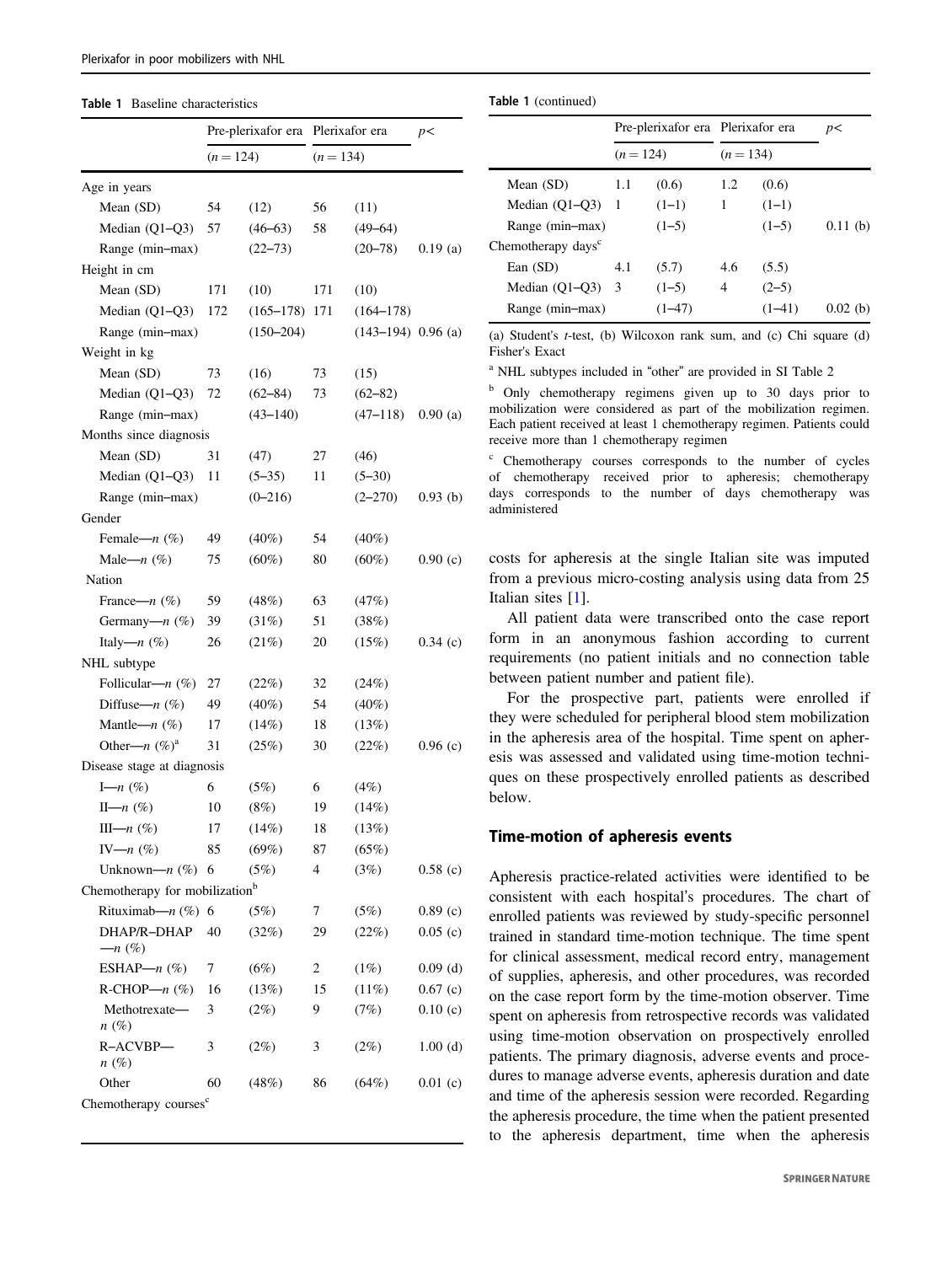session initiated and ended, the total apheresis time, occurrence of AEs and the treatment of those were noted.

#### Statistical analysis

The primary endpoint of this study was time and effort to mobilize patients for ASCT, using two main variables: mean time to perform apheresis and cost per patient inferred to the hospital.

Secondary endpoints included number of visits for mobilization purposes and number of days receiving mobilizing agents, number and duration (hours) of apheresis sessions, time from apheresis to transplant, transplant outcome, attainment of CD34+ cell target, days until the target was met, and adverse events during mobilization.

The study sample size was determined based on results regarding the number of days needed for mobilization and collection during the period prior to and after the introduction of plerixafor as reported by Micallef et al. [\[21](#page-8-0)]. Based on results reported from that study, we estimated a sample size of 100 patients per time period would provide 88% power to detect a 1.4 days difference, assuming use of a one-tailed test with  $alpha = 0.05$ .

Exploratory and descriptive analysis was carried out for the number of minutes to perform apheresis per patient at a given hospital, and the cost of apheresis per patient in terms of micro-costing per site.

For categorical data, differences between eras were evaluated using McNemar's test for matched pairs. For continuous data, difference scores were calculated by subtracting the value for each plerixafor era patient from the value of his/her matched control. If the difference score was normally distributed, the statistical significance was assessed using the paired *t*-test. If the data were not normally distributed, the Wilcoxon signed rank test was used instead. Normality of each distribution was determined using Kolmogorov–Smirnov test.

# **Results**

During the pre-plerixafor era 124 NHL patients were identified as poor mobilizers who underwent at least one apheresis session. During the plerixafor era, 134 patients with CD34+ cell count  $\leq$  20 cells/ $\mu$ l and who underwent at least one apheresis session were identified.

The demographic characteristics of the two patient groups were not significantly different. Disease subtypes were similarly distributed during the pre-plerixafor and plerixafor era with diffuse large B-cell lymphoma being the most common subtype (40%), followed by follicular lymphoma (22–24%) and mantle cell lymphoma (13–14%) (Table [1](#page-2-0), SI Tables 2, 3a, 3b).

There were few differences between the two treatment eras in terms of mobilization regimens besides the use of plerixafor (Table [1\)](#page-2-0). More patients in the pre-plerixafor era received DHAP as chemotherapy (9 vs.  $2\%$ ;  $p = 0.02$ ). Patients in the plerixafor era had more days of chemotherapy (4.6 vs 4.1;  $p = 0.02$ ). The mean number of G-CSF doses was 10.5 and 10.3 in the pre-plerixafor and plerixafor era, respectively, while the mean number of plerixafor doses was 1.5.

The initial CD34+ cell count, i.e. the count before the first apheresis session, was significantly higher in patients from the pre-plerixafor era compared to patients from the plerixafor era (12.7 vs. 8.7 cells/ $\mu$ l;  $p < 0.001$ ). Despite the lower CD34+ cell count in the plerixafor era, apheresis outcome measures were in favor of the plerixafor era patients: they underwent fewer apheresis sessions ( $p <$ 0.001), spent less time on apheresis ( $p < 0.001$ ), which led to a reduction in costs associated with apheresis from  $\epsilon$ 6212 to €4457 ( $p$  < 0.001) (Table [2\)](#page-4-0). The CD34+ cell yield was significantly higher after the first apheresis session for patients in the plerixafor era ( $p < 0.001$ ), but the cumulated number of collected CD34+ cells was similar between the two groups ( $p = 0.43$ ). Also, a higher proportion of patients reached  $2 \times 10^6$  cells/kg in the plerixafor era as compared to the pre-plerixafor era (91 vs. 83% in the plerixafor and preplerixafor era, respectively;  $p = 0.06$ ). Time-motion analysis for prospectively enrolled patients yielded similar results in terms of time spent on apheresis as those obtained from the retrospective data. An additional 30 min was identified as spent on set-up and cleaning of the apheresis equipment (SI Table 4).

Given the difference in initial peripheral blood (PB) CD34+ cell count, a subgroup analysis was carried out in patients with initial CD34+ cell count  $\leq 10$  cells/ $\mu$ l and those with  $CD34+$  cell count  $> 10$  cells/µl.

Forty-one patients in the pre-plerixafor and 88 patients in the plerixafor era were identified with initial CD34+ cell count  $\leq 10$  cells/ $\mu$ l. Among these patients, apheresis outcomes were in favor of the plerixafor era, including total CD[3](#page-5-0)4+ cell yield  $(p < 0.02)$  (Table 3).

In patients with initial PB CD34+ numbers  $> 10/\mu$ l (83 and 46 patients in the pre-plerixafor and plerixafor era, respectively), apheresis outcomes were also in favor of the plerixafor era; however, the total CD34+ cell yield was not significantly different between the two treatment groups (SI Table 5).

Matched pair analysis was carried out to reduce the bias due to possible confounding factors by matching plerixafor and pre-plerixafor patients on center and initial CD34+ cell counts. Results of this analysis are in agreement with the analysis on the full population (SI Tables 6–9).

At a country level, some differences were observed (Fig. [1](#page-6-0); Tables SI 10–12). The French data mimics the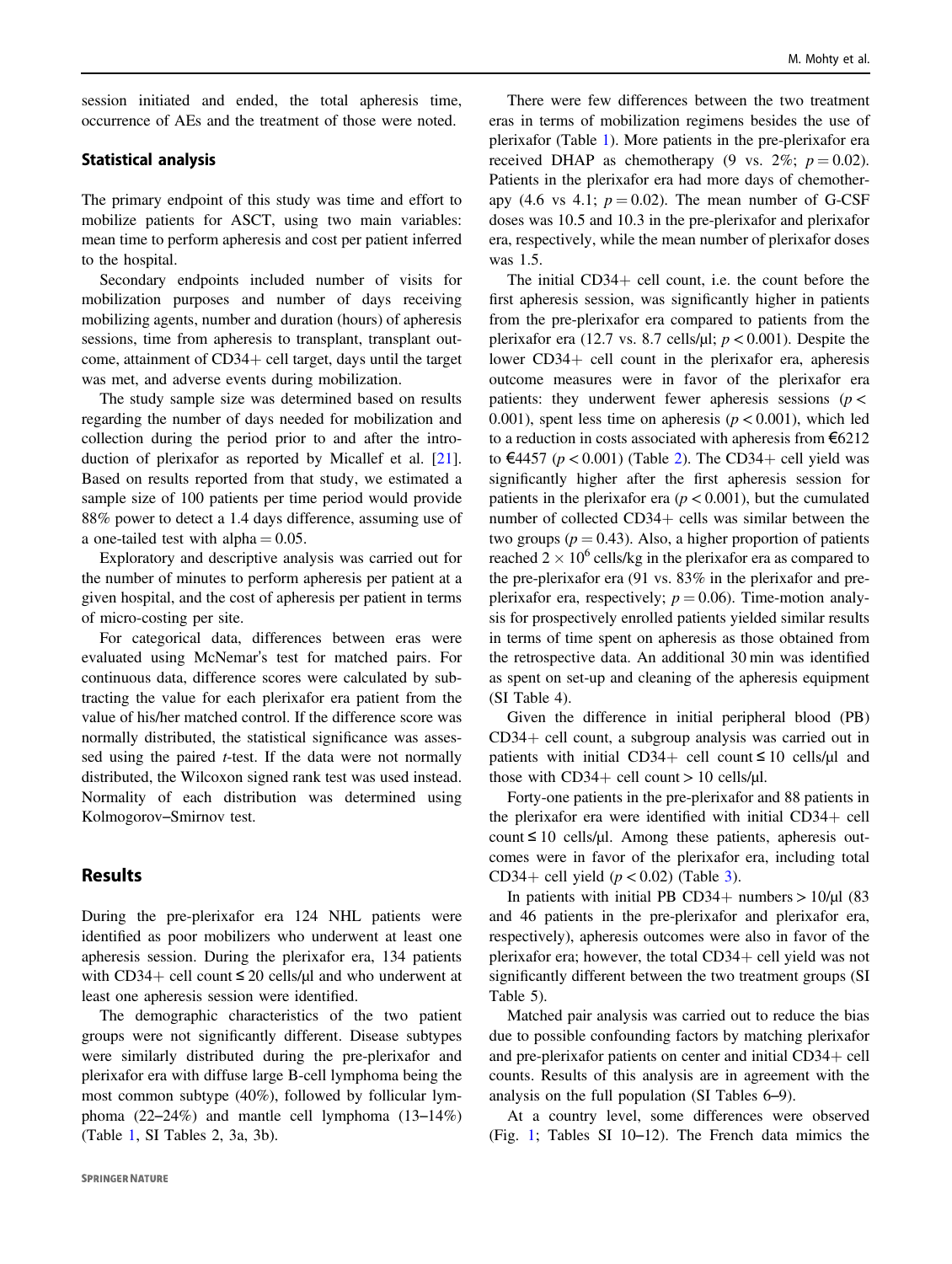#### <span id="page-4-0"></span>Table 2 Apheresis activities

|                                                         | 124)                                      | Pre-plerixafor era $(n=$ | Plerixafor era ( $n = 134$ ) |                  | p<          |  |  |  |
|---------------------------------------------------------|-------------------------------------------|--------------------------|------------------------------|------------------|-------------|--|--|--|
|                                                         | Initial peripheral CD34+ count (cells/µl) |                          |                              |                  |             |  |  |  |
| Mean (SD)                                               | 12.7                                      | (5.4)                    | 8.7                          | (4.9)            |             |  |  |  |
| Median (Q1-Q3)                                          | 14.0                                      | $(9.8 - 17.0)$           | 8.0                          | $(5.0 - 12.0)$   |             |  |  |  |
| Range (min-max)                                         |                                           | $(0.0 - 20.0)$           |                              | $(1.0 - 20.0)$   | $0.001$ (b) |  |  |  |
| Number of apheresis sessions                            |                                           |                          |                              |                  |             |  |  |  |
| Mean (SD)                                               | 2.2                                       | (0.9)                    | 1.6                          | (0.7)            |             |  |  |  |
| Median $(Q1-Q3)$                                        | 2.0                                       | $(2.0 - 3.0)$            | 1.0                          | $(1.0 - 2.0)$    |             |  |  |  |
| Range (min-max)                                         |                                           | $(1.0 - 5.0)$            |                              | $(1.0 - 4.0)$    | $0.001$ (b) |  |  |  |
| Total apheresis blood volume (l)                        |                                           |                          |                              |                  |             |  |  |  |
| Mean (SD)                                               | 25.3                                      | (12.3)                   | 18.6                         | (10.3)           |             |  |  |  |
| Median $(Q1-Q3)$                                        | 23.6                                      | $(15.3 - 32.1)$          | 16.2                         | $(11.5 - 23.3)$  |             |  |  |  |
| Range (min-max)                                         |                                           | $(3.4 - 68.9)$           |                              | $(4.1 - 67.0)$   | $0.001$ (b) |  |  |  |
| Total minutes of apheresis                              |                                           |                          |                              |                  |             |  |  |  |
| Mean (SD)                                               | 463                                       | (216)                    | 350                          | (150)            |             |  |  |  |
| Median $(Q1-Q3)$                                        | 428                                       | $(290 - 565)$            | 298                          | $(229 - 474)$    |             |  |  |  |
| Range (min-max)                                         |                                           | $(135 - 1273)$           |                              | $(125 - 880)$    | $0.001$ (b) |  |  |  |
| Estimated apheresis cost in $\epsilon$                  |                                           |                          |                              |                  |             |  |  |  |
| Mean (SD)                                               | 6212                                      | (2674)                   | 4457                         | (1860)           |             |  |  |  |
| Median $(Q1-Q3)$                                        | 5688                                      | $(5688 - 8532)$          | 2844                         | $(2844 - 5688)$  |             |  |  |  |
| Range (min-max)                                         |                                           | $(2844 - 14220)$         |                              | $(2844 - 11376)$ | $0.001$ (b) |  |  |  |
| CD34+ cells, total $(\times 10^6 \text{ cells/kg})$     |                                           |                          |                              |                  |             |  |  |  |
| Mean (SD)                                               | 4.3                                       | (2.8)                    | 4.4                          | (2.6)            |             |  |  |  |
| Median $(Q1-Q3)$                                        | 3.8                                       | $(2.3 - 5.2)$            | 3.7                          | $(2.9 - 5.3)$    |             |  |  |  |
| Range (min-max)                                         |                                           | $(0.4 - 12.2)$           |                              | $(0.8 - 13.8)$   | $0.43$ (b)  |  |  |  |
| CD34+ cells, first apheresis $(x10^6 \text{ cells/kg})$ |                                           |                          |                              |                  |             |  |  |  |
| Mean (SD)                                               | 2.2                                       | (2.3)                    | 3.2                          | (2.2)            |             |  |  |  |
| Median $(Q1-Q3)$                                        | 1.4                                       | $(1.0-2.3)$              | 2.5                          | $(1.7-3.8)$      |             |  |  |  |
| Range (min-max)                                         |                                           | $(0.4 - 12.2)$           |                              | $(0.5 - 13.8)$   | $0.001$ (b) |  |  |  |

(b) Wilcoxon Rank Sum

overall results, while reductions in time and effort were more modest for the German sites (Table SI 11). At the single Italian site, introduction of plerixafor reduced the number of apheresis sessions and time spent on apheresis and the CD34+ cell yield was significantly higher in the plerixafor era (Table SI 12).

There was no significant difference in the percentage of patients proceeding to stem cell transplantation before and after introduction of plerixafor (76 vs. 84%,  $p = 0.09$ ). Platelet engraftment was observed in 81 and 76% of preplerixafor and plerixafor patients, respectively, while neutrophil engraftment was reported in 93 and 91% of preplerixafor and plerixafor patients, respectively (Table SI 13).

A higher proportion of patients in the plerixafor era received transfusions with platelets (72 vs. 60%;  $p = 0.04$ ) and red blood cells (62 vs. 47%;  $p = 0.01$ ) and the average number of platelet and red blood cell transfusions was higher in patients treated during the plerixafor era

(Table SI 14). Adverse events were reported with the same frequency in the two treatment eras, with the most common adverse events belonging to blood and lymphatic system disorders (Table SI 15).

# **Discussion**

Stem cell mobilization is a time-consuming process for hospitals requiring specific apheresis equipment and the presence of trained staff throughout the entire procedure. Failure to achieve sufficient CD34+ cell yield through apheresis not only diminishes the chances to proceed to transplantation, but also increases the need for additional health care resources and leads to a poorer prognosis [\[3](#page-7-0), [12](#page-8-0), [22\]](#page-8-0).

Plerixafor, a CXCR4 inhibitor increases the number of circulating PBSCs and decreases the mobilization failure rate. In addition, plerixafor was shown to increase the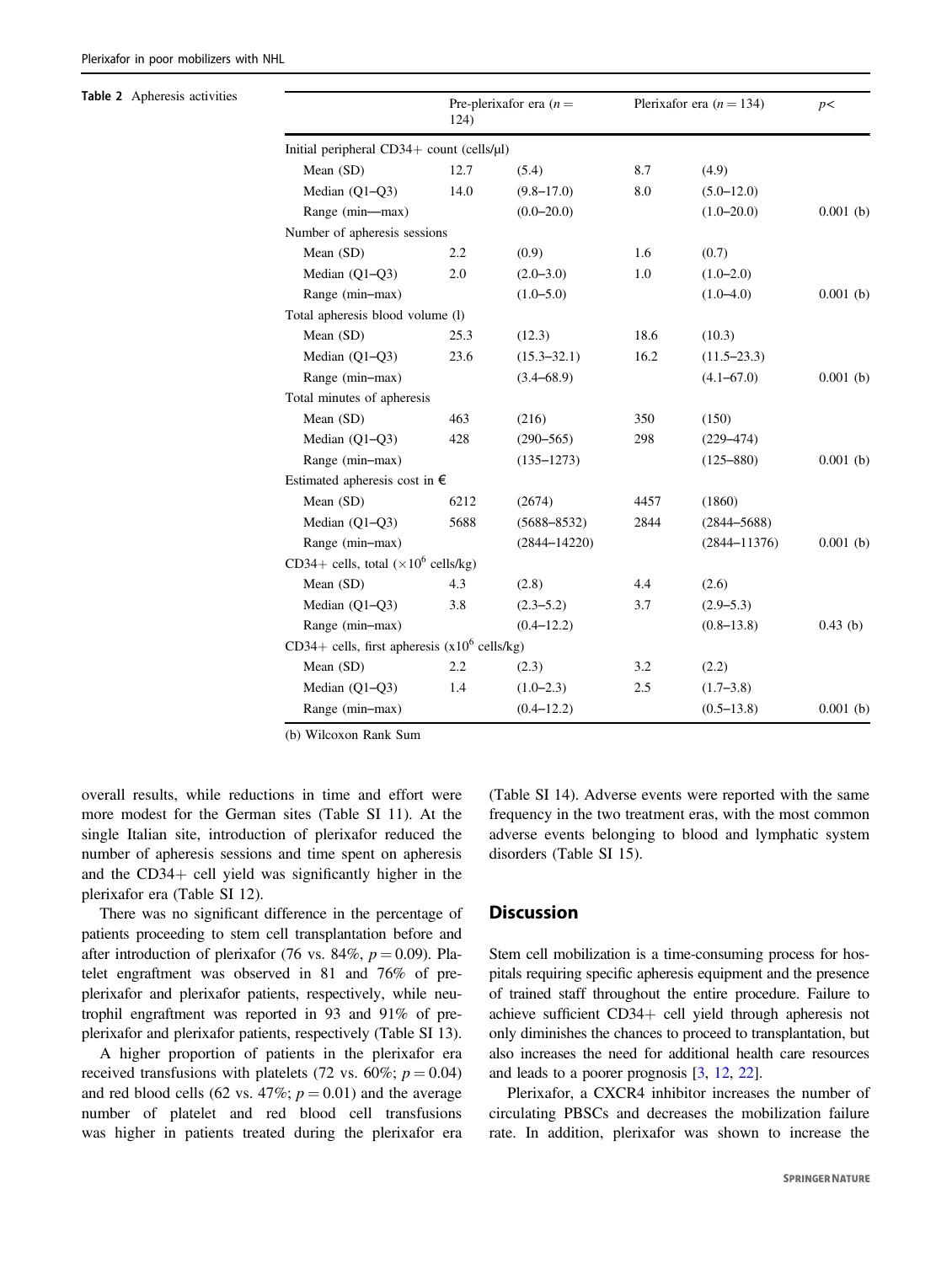<span id="page-5-0"></span>

| Table 3 Apheresis outcomes for<br>patients with initial CD34+ |                                                         | Pre-plerixafor era $(n = 41)$ |                    | Plerixafor era $(n = 88)$ |                   | p<          |  |
|---------------------------------------------------------------|---------------------------------------------------------|-------------------------------|--------------------|---------------------------|-------------------|-------------|--|
| count ≤ $10 \times 10^6$ cells/µl                             | Initial peripheral CD34+ (cells/µl)                     |                               |                    |                           |                   |             |  |
|                                                               | Mean (SD)                                               | 6.5                           | (3.3)              | 5.7                       | (2.7)             |             |  |
|                                                               | Median (Q1-Q3)                                          | 7.7                           | $(4.0 - 9.7)$      | 6.0                       | $(3.3 - 8.0)$     |             |  |
|                                                               | Range (min-max)                                         |                               | $(0.0 - 10.0)$     |                           | $(1.0 - 10.0)$    | $0.07$ (b)  |  |
|                                                               | Number of apheresis sessions                            |                               |                    |                           |                   |             |  |
|                                                               | Mean (SD)                                               | 2.2                           | (0.9)              | 1.6                       | (0.6)             |             |  |
|                                                               | Median (Q1-Q3)                                          | 2.0                           | $(2.0 - 2.0)$      | $2.0\,$                   | $(1.0 - 2.0)$     |             |  |
|                                                               | Range (min-max)                                         |                               | $(1.0 - 5.0)$      |                           | $(1.0 - 4.0)$     | $0.001$ (b) |  |
|                                                               | Total apheresis blood volume (l)                        |                               |                    |                           |                   |             |  |
|                                                               | Mean (SD)                                               | 27.1                          | (13.8)             | 19.6                      | (10.7)            |             |  |
|                                                               | Median $(Q1-Q3)$                                        | 23.9                          | $(19.3 - 33.7)$    | 17.6                      | $(11.6 - 24.0)$   |             |  |
|                                                               | Range (min-max)                                         |                               | $(4.5 - 68.9)$     |                           | $(4.1 - 67.0)$    | $0.001$ (b) |  |
|                                                               | Total minutes of apheresis                              |                               |                    |                           |                   |             |  |
|                                                               | Mean (SD)                                               | 457                           | (204)              | 361                       | (151)             |             |  |
|                                                               | Median (Q1-Q3)                                          | 430                           | $(290 - 550)$      | 306                       | $(239 - 484)$     |             |  |
|                                                               | Range (min-max)                                         |                               | $(180 - 1065)$     |                           | $(150 - 732)$     | $0.01$ (b)  |  |
|                                                               | Estimated apheresis cost in $\epsilon$                  |                               |                    |                           |                   |             |  |
|                                                               | Mean (SD)                                               | 6174                          | (2455)             | 4622                      | (1845)            |             |  |
|                                                               | Median $(Q1-Q3)$                                        | 5688                          | $(5688 - 5688)$    | 5688                      | $(2844 - 5688)$   |             |  |
|                                                               | Range (min-max)                                         |                               | $(2844 - 14, 220)$ |                           | $(2844 - 11,376)$ | $0.001$ (b) |  |
|                                                               | CD34+ cells, total $(x10^6 \text{ cells/kg})$           |                               |                    |                           |                   |             |  |
|                                                               | Mean (SD)                                               | 3.2                           | (1.9)              | 4.2                       | (2.2)             |             |  |
|                                                               | Median $(Q1-Q3)$                                        | 3.1                           | $(1.4 - 4.5)$      | 3.7                       | $(2.9 - 4.8)$     |             |  |
|                                                               | Range (min-max)                                         |                               | $(0.4 - 8.0)$      |                           | $(0.8 - 12.9)$    | $0.02$ (b)  |  |
|                                                               | CD34+ cells, first apheresis $(x10^6 \text{ cells/kg})$ |                               |                    |                           |                   |             |  |
|                                                               | Mean (SD)                                               | 1.5                           | (1.4)              | 2.7                       | (1.4)             |             |  |
|                                                               | Median $(Q1-Q3)$                                        | 1.2                           | $(0.7-1.7)$        | 2.5                       | $(1.7 - 3.6)$     |             |  |
|                                                               | Range (min-max)                                         |                               | $(0.4 - 8.0)$      |                           | $(0.6 - 8.1)$     | $0.001$ (b) |  |

(b) Wilcoxon rank sum

apheresis yield and reduce the number of apheresis sessions needed to proceed to transplantation [\[13](#page-8-0), [23](#page-8-0)].

Previous studies did not specifically evaluate the impact of plerixafor on apheresis in NHL patients mobilizing poorly, i.e. initial peripheral CD34+ cell count  $\leq 20$  cells/ $\mu$ l. In our study, time spent on apheresis and costs related to apheresis (excluding mobilization) were analyzed and compared in poor mobilizers from two time periods: before the introduction of plerixafor on the market (pre-plerixafor era) and after its introduction (plerixafor era). The two groups were very similar in terms of age, gender, weight, time since diagnosis, NHL subtype and type of mobilization regimen, including chemotherapy received. The only significant difference was the average initial CD34+ cell count, which was lower in the plerixafor era (8.7 vs. 12.7 cells/ $\mu$ l). A low initial CD34+ cell count was shown to correlate with poor apheresis outcome [\[12](#page-8-0)], which explains the reluctance to proceed to apheresis in case of very low 
> initial PBSC  $(≤10$  cells/ $µ$ l) in the pre-plerixafor era. In that era, only 41 out of 124 patients (33%) with initial CD34+ cell count  $\leq 10$  cells/ $\mu$ l who underwent at least one apheresis session were identified, while in the plerixafor era 88 out of the selected 134 patients (66%) had a CD34+ cell count in that range.

> Regardless of the initial CD34+ cell count, our study revealed that plerixafor led to a significant decrease in time spent on apheresis. Concomitantly, costs associated with apheresis decreased and this reduction may partially compensate the costs of plerixafor.

> Whether plerixafor is cost-effective depends on the selected perspective, as well as on fees and procedures, specific to each institution  $[21, 24-26]$  $[21, 24-26]$  $[21, 24-26]$  $[21, 24-26]$  $[21, 24-26]$  $[21, 24-26]$ . Studies adopting a wider perspective which captures additional costs incurred to the hospital due to mobilization failure (e.g. delay in treatment, disruption of patient flow, inability to proceed to transplantation) have shown that plerixafor improves the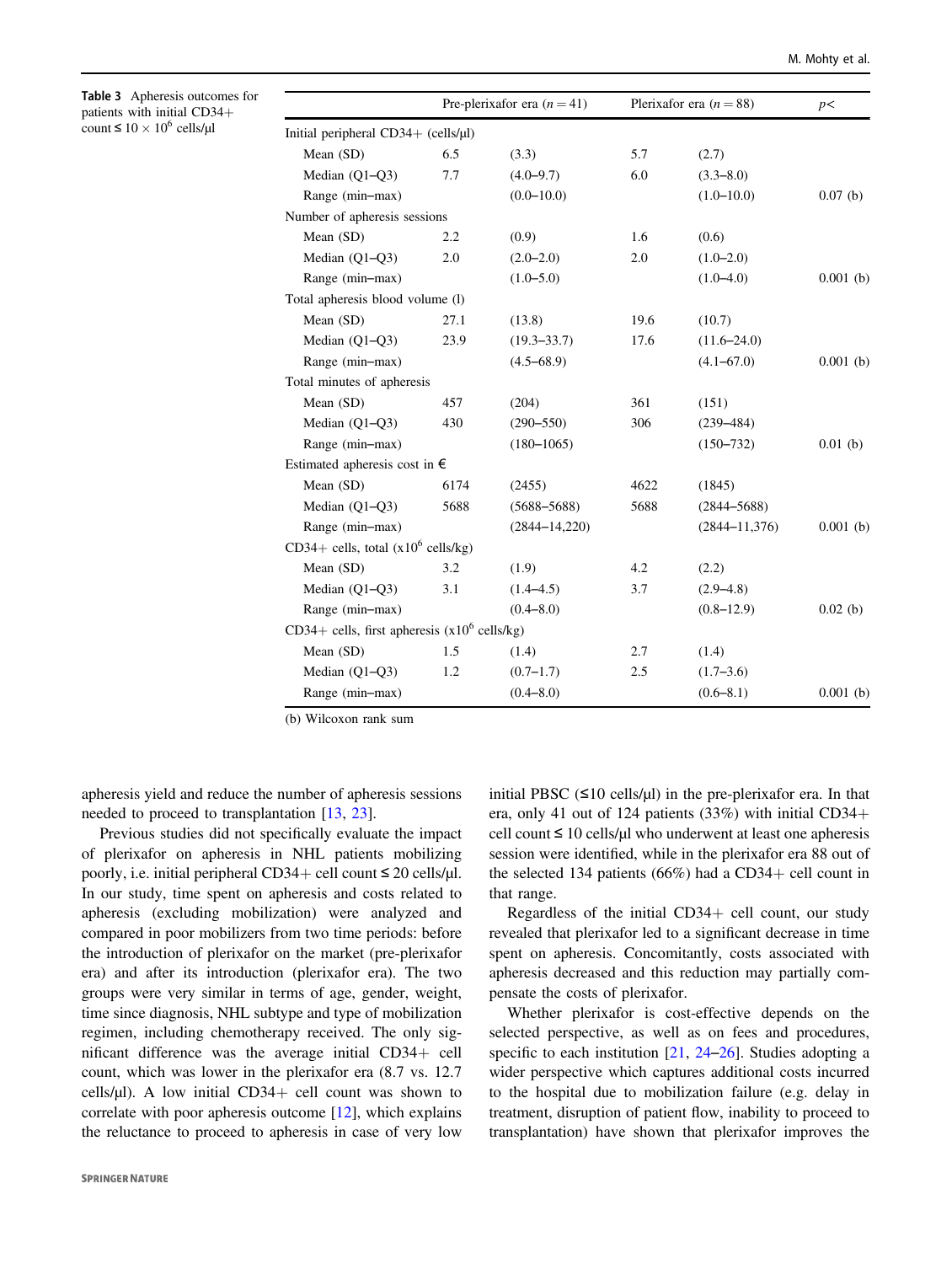<span id="page-6-0"></span>



Fig. 1 Selected outcomes by country; mean numbers are shown for the pre-plerixafor and plerixafor era and standard deviations are depicted as vertical lines. a Mean number of apheresis sessions. b Mean number

of minutes spent on apheresis. c Mean number of first apheresis yield. d Mean apheresis costs

use of apheresis capacities and may even be cost-saving [[18,](#page-8-0) [22](#page-8-0), [27\]](#page-8-0). Here, a narrow perspective was selected on purpose to decrease the institution-specific variations and to increase the generalizability of our results. A decrease in apheresis costs between €866 and €2385 was observed in all countries participating in this study upon introduction of plerixafor. Analyses of hospital charges at different study sites resulted in an average cost per apheresis session of €2515 for France, €2928 for Germany, and €3089 for Italy (Table SI 1). The average apheresis cost across the three nations was €2844 corresponding to \$3100, similar to the cost per apheresis session of \$3200 found by a recent pharmacoeconomic analysis carried out at a single US center [[28\]](#page-8-0).

In terms of apheresis outcome, plerixafor boosted the CD34+ yield after the first apheresis session: the average yield increased from  $2.3 \times 10^6$  CD34+ cells/kg to  $3.2 \times 10^6$ CD34+ cells/kg. The total yield was not significantly different between the two groups; however, the same yield was achieved with fewer apheresis sessions despite lower initial CD34+ cell count.

In patients with very low initial CD34+ cell count  $( \le 10$ cells/µl), plerixafor increased the total CD34+ cell yield significantly from  $3.2 \times 10^6$  CD34+ cells/kg to  $4.2 \times 10^6$ CD34+ cells/kg. A similar finding was reported by Nademanee et al. in a post-hoc analysis of a randomized clinical trial in MM patients [[23\]](#page-8-0). The authors stratified patients according to their pre-apheresis peripheral CD34+ cell count and found that plerixafor had the most marked effect on apheresis outcome in patients with an initial PB CD34+ count  $\leq 10$  cells/µl.

In our study, the number of patients reaching the minimum target of  $2 \times 10^6$  CD34+ cells/kg was 83% in the preplerixafor era and 91% in the plerixafor era ( $p = 0.06$ ). When only considering those with an initial CD34+ cell count of  $\leq 10/\mu$ l, 69% of patients in the pre-plerixafor era and 93% of patients in the plerixafor era obtained at least a  $2 \times 10^6$  CD34+ cells/kg collection yield ( $p = 0.002$ ).

The proportion of patients proceeding to transplantation and reporting successful engraftment did not significantly differ between treatment eras. This finding is in agreement with other studies which showed that plerixafor improved mobilization and collection of stem cells but did not affect the success rate of transplantation and/or platelet and neutrophil engraftment [\[29](#page-8-0)]. Therefore, the benefit of plerixafor mostly relies on increasing the number of patients reaching minimum and target CD34+ cell yields in fewer apheresis sessions.

This study has several limitations: we only analyzed cost and effort associated with apheresis. Costs associated with hospitalization, mobilization or remobilization, transplantation, platelet and RBC infusions and other posttransplantation care were not considered. Several reports have highlighted that processes may vary considerably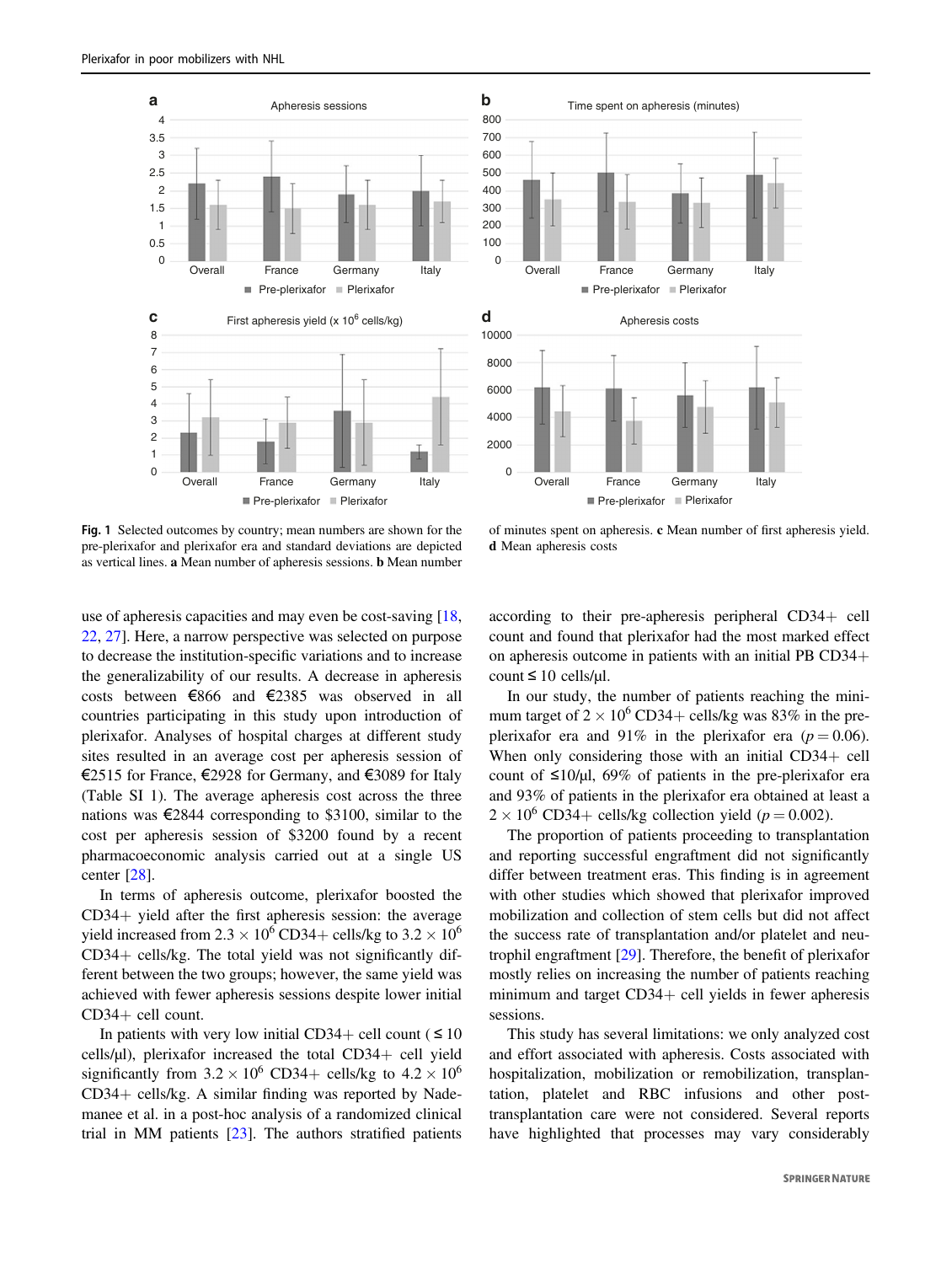<span id="page-7-0"></span>between countries and institutions [1, [19](#page-8-0), [30\]](#page-8-0). Therefore, in this study only the impact of plerixafor on apheresis was analyzed, which was thought to be more comparable between institutions. Indeed, a significant reduction in time spent on apheresis and costs related to apheresis was found for all participating countries. Finally, methodological and technical aspects of apheresis might evolve over time; however, we found that during the study period procedures and equipment didn't significantly change at the participating centers.

Nevertheless, some country and/or institution-specific differences persisted: In Italy, cytosine-arabinoside was often applied as part of a high-dose sequential chemotherapy, since this regimen showed to be effective in poor mobilizers [[31\]](#page-8-0). The combination of high dose cytosine-arabinoside with plerixafor may explain the fivefold increase in CD34+ cell yields from the first apheresis session in Italian patients compared to the other countries [\[31\]](#page-8-0). However, this regimen is no longer recommended due to severe adverse effects. Not all sites use plerixafor preemptively in all patients with  $CD34+$  levels  $\leq 20$  cells/ µl. As recommended by the European Society for Blood and Marrow Transplantation (EBMT), patients with CD34  $+$  levels  $\leq 10$  cells/ $\mu$ l should receive plerixafor preemptively, while a dynamic approach based on patient characteristics, disease, and treatment history is recommended in those patients with CD34+ levels between 10 and 20 cells/µl [5]. Hence, some patients may proceed to the first apheresis session and receive plerixafor only if the initial yield is insufficient and this might impact first apheresis yield.

In conclusion, plerixafor significantly reduces the average number of apheresis sessions per patient, and the average time spent on apheresis in patients with initial CD34+ cell count  $\leq$  20 cells/µl. This leads to a reduction in apheresis costs, reproducible at different institutions, which partially offsets the costs of plerixafor.

Acknowledgements The study and medical writing, provided by Katrin Spiegel, was supported by Sanofi-Genzyme. We thank Meghan Gallagher for reading the manuscript and providing critical comments. We thank Jake Jacobs for providing statistical support.

#### Compliance with ethical standards

Conflict of interest MM received research support, honorarium and hospitality from SANOFI SA NA received honorarium, consultancies to sponsoring organizations and hospitality from SANOFI SA CC received research support, honorarium and hospitality from SANOFI SA and Honorarium from Terumo BCT. L.K. received traveling and accommodation support from SANOFI for ASH meeting 2015. HO received research support from SANOFI SA BG received honoraria and research funding from Sanofi and Amgen. KH received honorarium and hospitality from SANOFI SA The authors have no commercial, proprietary or financial interest in the products or companies described in this article.

Open Access This article is licensed under a Creative Commons Attribution-NonCommercial-NoDerivatives 4.0 International License, which permits any non-commercial use, sharing, distribution and reproduction in any medium or format, as long as you give appropriate credit to the original author(s) and the source, and provide a link to the Creative Commons license. You do not have permission under this license to share adapted material derived from this article or parts of it. The images or other third party material in this article are included in the article's Creative Commons license, unless indicated otherwise in a credit line to the material. If material is not included in the article's Creative Commons license and your intended use is not permitted by statutory regulation or exceeds the permitted use, you will need to obtain permission directly from the copyright holder. To view a copy of this license, [http://creativecommons.org/licenses/by-nc-nd/4.0/.](http://creativecommons.org/licenses/by-nc-nd/4.0/)

# References

- 1. Pierelli L, Berto P, Accorsi P, Milone G, Lopatriello S, Aiello A, et al. The costs of mobilisation and collection of peripheral blood stem cells in multiple myeloma and lymphoma in an European country: Results from The Gruppo Italiano Trapianto Midollo Osseo (GITMO) and Società Italiana di Emaferesi e Manipolazione Cellulare. Transfus Apher Sci. 2013;49:615–22.
- 2. Blommestein HM, Verelst SGR, Huijgens PC, Blijlevens NMA, Cornelissen JJ, Uyl-De Groot CA. Real-world costs of autologous and allogeneic stem cell transplantations for haematological diseases: a multicentre study. Ann Hematol. 2012;91:1945–52.
- 3. Gertz MA, Wolf RC, Micallef INM, Gastineau Da. Clinical impact and resource utilization after stem cell mobilization failure in patients with multiple myeloma and lymphoma. Bone Marrow Transpl. 2010;45:1396–403.
- 4. Chabannon C, Le Corroller A-G, Viret D, Eillen C, Faucher C, Moatti J-P, et al. Cost-effectiveness of repeated aphereses in poor mobilizers undergoing high-dose chemotherapy and autologous hematopoietic cell transplantation [4]. Leukemia 2003;17:811-3.
- 5. Mohty M, Hübel K, Kröger N, Aljurf M, Apperley J, Basak GW, et al. Autologous haematopoietic stem cell mobilisation in multiple myeloma and lymphoma patients: a position statement from the European Group for Blood and Marrow Transplantation. Bone Marrow Transpl. 2014;49:865–72.
- 6. Stiff PJ, Micallef I, Nademanee AP, Stadtmauer EA, Maziarz RT, Bolwell BJ, et al. Transplanted CD34+ cell dose is associated with long-term platelet count recovery following autologous peripheral blood stem cell transplant in patients with non-Hodgkin lymphoma or multiple myeloma. Biol Blood Marrow Transpl. 2011;17:1146–53.
- 7. Gunn N, Damon L, Varosy P, Navarro W, Martin T, Ries C, et al. High CD34+ cell dose promotes faster platelet recovery after autologous stem cell transplantation for acute myeloid leukemia. Biol Blood Marrow Transpl. 2003;9:643–8.
- 8. Giralt S, Costa L, Schriber J, Dipersio J, Maziarz R, McCarty J, et al. Optimizing autologous stem cell mobilization strategies to improve patient outcomes: consensus guidelines and recommendations. Biol Blood Marrow Transpl. 2014;20:295–308.
- 9. Schulman KA, Birch R, Zhen B, Pania N, Weaver CH. Effect of  $CD34(+)$  cell dose on resource utilization in patients after highdose chemotherapy with peripheral-blood stem-cell support. J Clin Oncol. 1999;17:1227–33.
- 10. Wallington-Beddoe CT, Gottlieb DJ, Garvin F, Antonenas V, Sartor MM. Failure to achieve a threshold bose of CD34+ CD110 + progenitor cells in the graft predicts delayed platelet engraftment after autologous stem cell transplantation for multiple myeloma. Biol Blood Marrow Transpl. 2009;15:1386–93.
- 11. Pavone V, Gaudio F, Console G, Vitolo U, Iacopino P, Guarini A, et al. Poor mobilization is an independent prognostic factor in